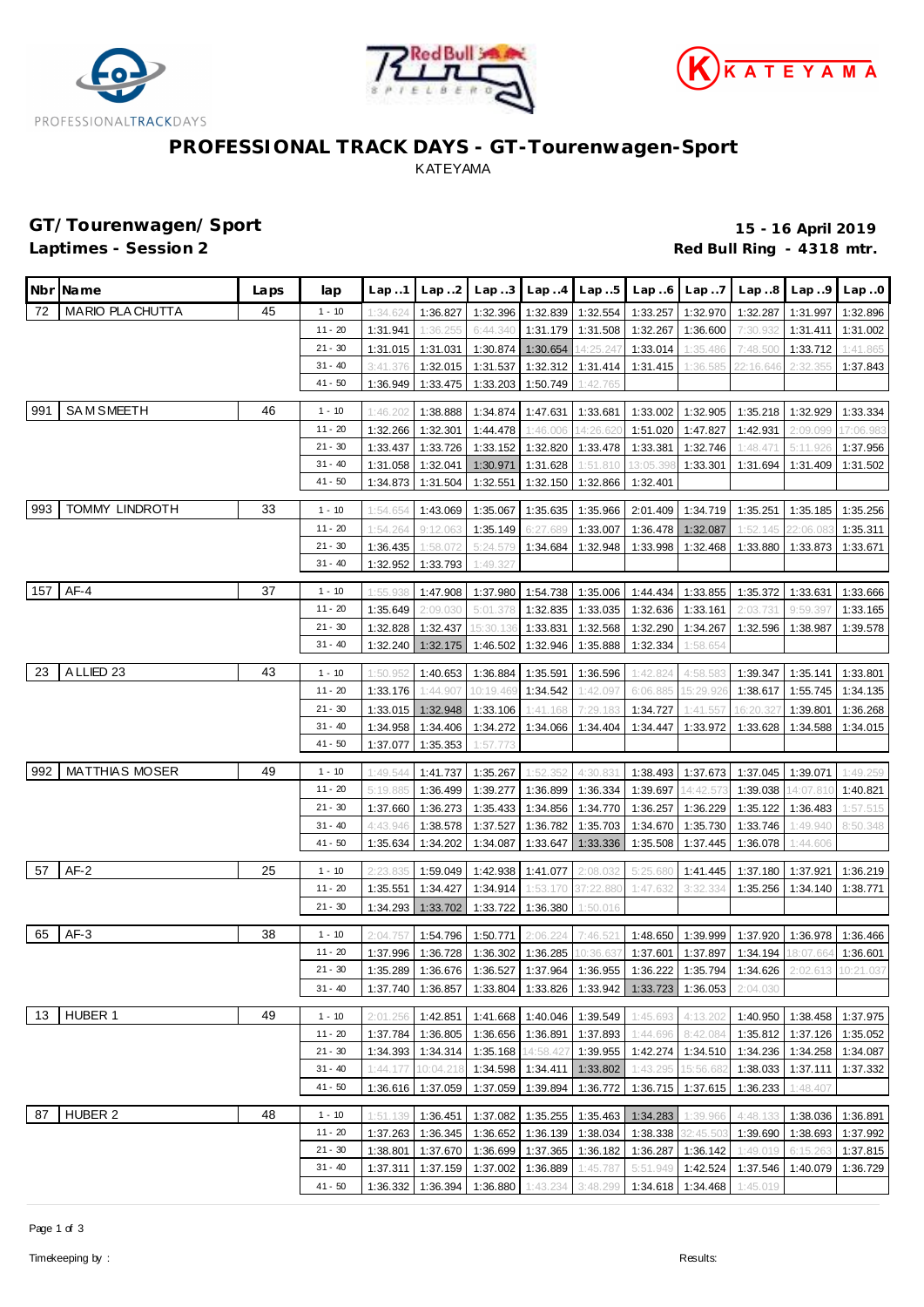





# **PROFESSIONAL TRACK DAYS - GT-Tourenwagen-Sport** KATEYAMA

**GT/Tourenwagen/Sport 15 - 16 April 2019** Red Bull Ring - 4318 mtr.

|                | Nbr Name                 | Laps | lap                    | Lap.1     | Lap.2                 |                                                                                                            | $Lap3$ $Lap4$ $Lap5$ |          | Lap.6                                | Lap.7             | Lap.8                                                | Lap.9              | Lap.0     |
|----------------|--------------------------|------|------------------------|-----------|-----------------------|------------------------------------------------------------------------------------------------------------|----------------------|----------|--------------------------------------|-------------------|------------------------------------------------------|--------------------|-----------|
| 22             | MA NUEL LAUCK            | 39   | $1 - 10$               | 1:54.830  | 1:36.648              | 1:34.880                                                                                                   | 1:42.498             | 6:20.335 | 1:42.239                             | 1:43.120          | 1:41.506                                             | 1:41.786           | 1:40.986  |
|                |                          |      | $11 - 20$              | 1:41.634  | 1:41.395              | 1:41.093                                                                                                   | 1:41.015             | 1:42.706 | 1:40.261                             | 1:40.167          | 34:53.880                                            | 1:40.738           | 1:39.725  |
|                |                          |      | $21 - 30$              | 1:39.151  | 1:39.550              | 1:38.202                                                                                                   | 1:38.654             | 1:38.680 | 1:39.444                             | 1:39.975          | 1:38.613                                             | 1:39.160           | 1:38.364  |
|                |                          |      | $31 - 40$              | 1:37.493  | 1:37.883              | 1:37.612                                                                                                   | 1:37.794             | 1:37.095 | 1:38.183                             | 1:38.065          | 1:38.338                                             | 1:54.655           |           |
| 59             | TARGET 2                 | 23   | $1 - 10$               | 1:41.578  | 1:38.730              |                                                                                                            | 1:37.881             | 1:37.841 |                                      | 1:54.115          | 7:11.128                                             | 1:36.720           | 1:48.325  |
|                |                          |      | $11 - 20$              | 9:20.826  | 1:36.984              | 1:37.902<br>12:18.98(                                                                                      | 1:43.190             | 1:38.021 | 1:37.711<br>I:00:55.                 | 1:38.875          | 1:37.680                                             | 1:49.489           | 4:06.812  |
|                |                          |      | $21 - 30$              | 1:37.599  | 1:40.340              | 2:21.06                                                                                                    |                      |          |                                      |                   |                                                      |                    |           |
|                |                          |      |                        |           |                       |                                                                                                            |                      |          |                                      |                   |                                                      |                    |           |
| 16             | MAGNUS G.                | 25   | $1 - 10$               | 1:48.541  | 1:40.684<br>1:01:26.7 | 1:43.405                                                                                                   | 3:44.301             | 3:47.00' | 1:37.548                             | 1:46.698          | 3:37.455                                             | 1:37.190           | 1:45.850  |
|                |                          |      | $11 - 20$<br>$21 - 30$ | 5:50.135  |                       | 3:54.982                                                                                                   | 1:38.003             | 1:37.937 | 1:44.133                             | 3:36.408          | 1:36.895                                             | 1:45.788           | 5:18.258  |
|                |                          |      |                        | 1:37.037  | 1:46.699              | 3:20.482                                                                                                   | 4:01.515             | 3:17.687 |                                      |                   |                                                      |                    |           |
| 899            | <b>JOHN FILIPPI</b>      | 32   | $1 - 10$               | 1:53.543  | 4:44.548              | 1:39.652                                                                                                   | 1:38.148             | 1:38.566 | 1:38.414                             | 1:38.560          | 1:38.634                                             | 1:47.458           | 6:26.171  |
|                |                          |      | $11 - 20$              | 1:38.023  | 1:37.349              | 1:37.993                                                                                                   | 1:38.531             | 1:45.675 | 31:44.317                            | 2:20.509          | 1:38.565                                             | 1:38.784           | 1:38.121  |
|                |                          |      | $21 - 30$              | 1:39.012  | 1:38.820              | 1:42.007                                                                                                   | 1:47.090             | 35:11.42 | 1:45.778                             | 1:48.502          | 3:26.597                                             | 1:38.677           | 1:37.587  |
|                |                          |      | $31 - 40$              | 1:37.589  | 1:49.922              |                                                                                                            |                      |          |                                      |                   |                                                      |                    |           |
| 30             | <b>LUCA FILIPPI</b>      | 36   | $1 - 10$               | 1:55.970  | 1:40.087              | 1:40.234                                                                                                   | 1:39.039             | 1:48.362 | 7:31.158                             | 1:47.899          | 1:38.550                                             | 1:37.813           | 1:52.123  |
|                |                          |      | $11 - 20$              | 6:37.313  | 1:38.479              | 1:37.753                                                                                                   | 1:41.537             | 1:42.836 | 18:27.404                            | 1:45.801          | 1:45.157                                             | 8:21.947           | 1:46.864  |
|                |                          |      | $21 - 30$              | 1:38.335  | 1:38.510              | 1:46.166                                                                                                   | 8:07.891             | 1:37.826 | 1:44.08'                             | 6:41.725          | 1:37.786                                             | 1:38.050           | 1:44.011  |
|                |                          |      | $31 - 40$              | 9:04.583  | 1:38.176              | 1:37.356                                                                                                   | 1:55.098             | 1:37.360 | 1:44.457                             |                   |                                                      |                    |           |
| 67             | TARGET 1                 | 32   | $1 - 10$               | 1:52.385  | 1:43.600              | 1:39.828                                                                                                   | 1:39.295             | 1:59.254 | 5:09.939                             | 1:46.580          | 1:39.198                                             | 1:40.180           | 1:38.932  |
|                |                          |      | $11 - 20$              | 1:57.797  | 22:23.60              | 1:44.033                                                                                                   | 1:41.539             | 40:46.24 | 1:39.534                             | 1:39.585          | 1:39.737                                             | 1:38.472           | 1:38.468  |
|                |                          |      | $21 - 30$              | 1:59.631  | 5:00.782              | 1:38.616                                                                                                   | 1:38.381             | 1:38.270 | 1:38.303                             | 1:39.088          | 6:25.690                                             | 1:39.183           | 1:38.707  |
|                |                          |      | $31 - 40$              | 1:38.618  | 1:38.500              |                                                                                                            |                      |          |                                      |                   |                                                      |                    |           |
|                |                          |      |                        |           |                       |                                                                                                            |                      |          |                                      |                   |                                                      |                    |           |
| 10             | DAVIDOVSKI-COMINI-DE VAL | 42   | $1 - 10$               | 1:55.667  | 1:43.749              | 1:41.601                                                                                                   | 1:40.869             | 1:40.229 | 1:50.494                             | 6:19.48           | 1:40.034                                             | 1:39.671           | 1:39.570  |
|                |                          |      | $11 - 20$              | 1:40.137  | 1:40.460              | 1:39.268                                                                                                   | 7:03.832             | 0:42.328 | 17:44.84                             | 1:41.636          | 1:39.960                                             | 1:49.68            | 4:15.526  |
|                |                          |      | $21 - 30$<br>$31 - 40$ | 1:39.075  | 1:39.033              | 1:45.190                                                                                                   | 1:39.330             | 1:40.628 | 1:39.111                             | 1:58.400          | 5:18.317                                             | 1:40.278           | 1:50.637  |
|                |                          |      | $41 - 50$              | 7:34.918  | 1:51.555              | 1:48.130                                                                                                   | 1:38.981             | 1:38.651 | 2:01.352                             | 4:14.718          | 2:24.171                                             | 1:39.461           | 1:39.257  |
|                |                          |      |                        | 1:39.239  | 1:56.014              |                                                                                                            |                      |          |                                      |                   |                                                      |                    |           |
| 6              | RYBA-STUDENIC            | 28   | $1 - 10$               | 2:07.897  | 6:15.897              | 1:42.485                                                                                                   | 1:42.848             | 3:26.116 | 1:42.580                             | 1:40.493          |                                                      | 1:43.000 20:15.295 | 1:55.210  |
|                |                          |      | $11 - 20$              | 1:40.773  | 1:40.574              | 15:47.329                                                                                                  | 1:40.344             | 1:40.670 | 3:21.260                             | 13:39.291         | 1:43.001                                             | 1:40.165           | 1:40.162  |
|                |                          |      | $21 - 30$              | 10:21.722 | 4:31.828              | 1:39.932                                                                                                   | 1:39.666             | 1:39.498 | 1:39.491                             | 5:13.684          | 1:39.319                                             |                    |           |
| 22             | A LLIED 22               | 51   | $1 - 10$               | 1:59.423  | 1:51.303              | 1:53.619                                                                                                   | 3:26.340             | 1:43.154 | 1:43.365                             | 1:41.988          | 1:41.310                                             | 1:41.133           | 1:40.787  |
|                |                          |      | $11 - 20$              | 1:47.203  | 7:00.442              | 1:46.311                                                                                                   | 6:43.93              | 1:43.597 | 1:43.352                             | 1:42.092          | 1:41.893                                             | 1:42.117           | 1:41.703  |
|                |                          |      | $21 - 30$              |           |                       | 14:17.973 1:42.927   1:42.324   1:41.029   1:40.085   1:40.278   1:39.845   1:40.270   1:40.369   1:45.601 |                      |          |                                      |                   |                                                      |                    |           |
|                |                          |      | $31 - 40$              | 6:31.821  |                       | 1:42.954   1:42.796   1:41.426   1:41.018   1:41.724   1:41.078                                            |                      |          |                                      |                   | 1:48.629                                             | 6:10.780           | 1:41.192  |
|                |                          |      | $41 - 50$              | 1:41.615  | 1:40.422              | 1:40.098                                                                                                   | 1:41.269             | 1:40.535 | 1:40.380                             | 1:45.092          | 4:11.204                                             | 1:42.449           | 1:42.016  |
|                |                          |      | $51 - 60$              | 1:55.253  |                       |                                                                                                            |                      |          |                                      |                   |                                                      |                    |           |
| $\overline{4}$ | ERETTI-COLOMBI-SCHIRO'   | 38   | $1 - 10$               | 1:53.992  | 1:43.217              | 1:50.975                                                                                                   | 4:58.268             |          | 2:06.148 1:56.554 1:54.453           |                   |                                                      | 1:55.453 1:47.785  | 2:01.613  |
|                |                          |      | $11 - 20$              | 5:01.784  | 2:04.991              | 2:07.132 8:34.326                                                                                          |                      | 1:49.057 | 1:53.883 1:55.203 1:50.010 16:28.905 |                   |                                                      |                    | 2:06.538  |
|                |                          |      | $21 - 30$              | 1:48.140  | 1:52.457              | 1:47.719 1:50.864                                                                                          |                      |          | 1:55.256 1:46.233 1:47.037 1:45.498  |                   |                                                      | 2:08.971           | 12:02.190 |
|                |                          |      | $31 - 40$              | 1:46.150  | 1:44.325              | 1:48.591                                                                                                   | 1:45.933 1:43.450    |          |                                      | 1:44.754 1:44.270 | 2:05.228                                             |                    |           |
| 997            | RAUER-LAUER              | 33   | $1 - 10$               | 2:10.536  | 1:54.292              | 1:51.570 1:51.697                                                                                          |                      | 1:51.481 |                                      |                   | 1:51.335   1:50.791   1:50.276   1:50.327   1:50.362 |                    |           |
|                |                          |      | $11 - 20$              | 2:00.278  | 3:39.456              | 1:50.547                                                                                                   | 1:50.958             | 1:52.976 | 31:32.423                            | 1:51.172          | 1:53.721                                             | 1:50.471           | 1:50.394  |
|                |                          |      | $21 - 30$              | 1:51.211  | 1:50.387              | 1:50.876                                                                                                   | 2:01.462             | 8:23.509 | 6:02.466                             | 1:51.117          |                                                      | 1:50.200 1:50.062  | 1:50.164  |
|                |                          |      | $31 - 40$              | 1:50.639  | 1:50.992              | 2:18.028                                                                                                   |                      |          |                                      |                   |                                                      |                    |           |